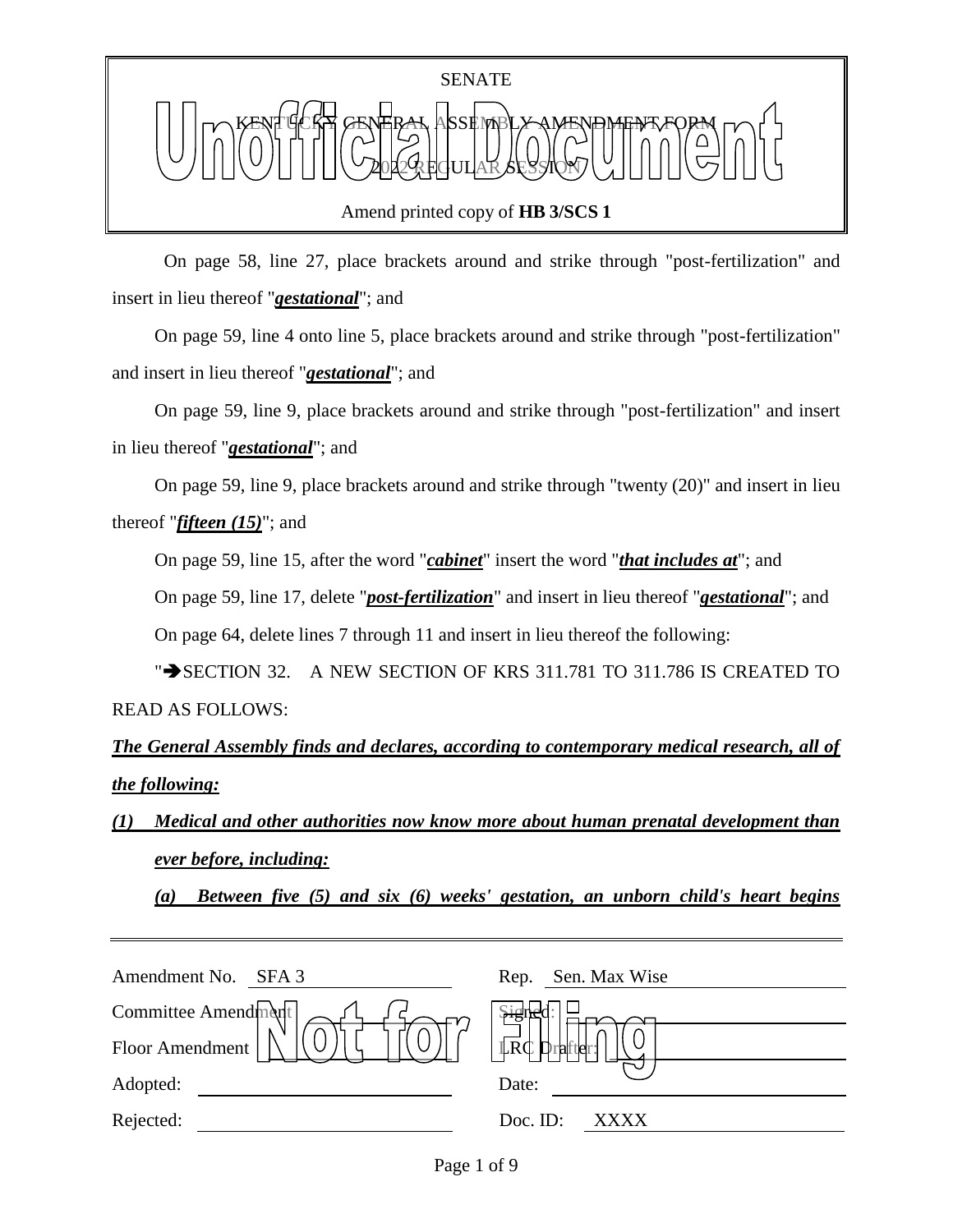

## *beating;*

- *(b) At approximately eight (8) weeks' gestation, an unborn child begins to move about in the womb;*
- *(c) At nine (9) weeks' gestation, all basic physiological functions are present, including teeth, eyes, and external genitalia;*
- *(d) At ten (10) weeks' gestation, an unborn child's vital organs begin to function, and hair, fingernails, and toenails begin to form;*
- *(e) At eleven (11) weeks' gestation, an unborn child's diaphragm is developing, he or she may even hiccup, and he or she is beginning to move about freely in the womb; and*
- *(f) At twelve (12) weeks' gestation, an unborn child can open and close his or her fingers, starts to make sucking motions, senses stimulation from the world outside the womb, and has taken on "the human form" in all relevant aspects under Gonzales v. Carhart, 550 U.S. 124, 160 (2007);*
- *(2) The United States Supreme Court has long recognized that the state has an "important and legitimate interest in protecting the potentiality of human life," Roe v. Wade, 410 U.S. 113, 162 (1973), and specifically that "the state has an interest in protecting the life of the unborn". Planned Parenthood of Southeastern Pennsylvania v. Casey, 505 U.S. 833, 873 (1992);*
- *(3) The majority of abortion procedures performed after fifteen (15) weeks' gestation are dilation and evacuation procedures which involve the use of surgical instruments to crush and tear the unborn child apart before removing the pieces of the dead child from the womb, procedures prohibited under Section 36 of this Act, and the General Assembly finds that the intentional commitment of such acts for nontherapeutic or elective reasons is a barbaric practice, dangerous for the maternal patient, and demeaning to the medical*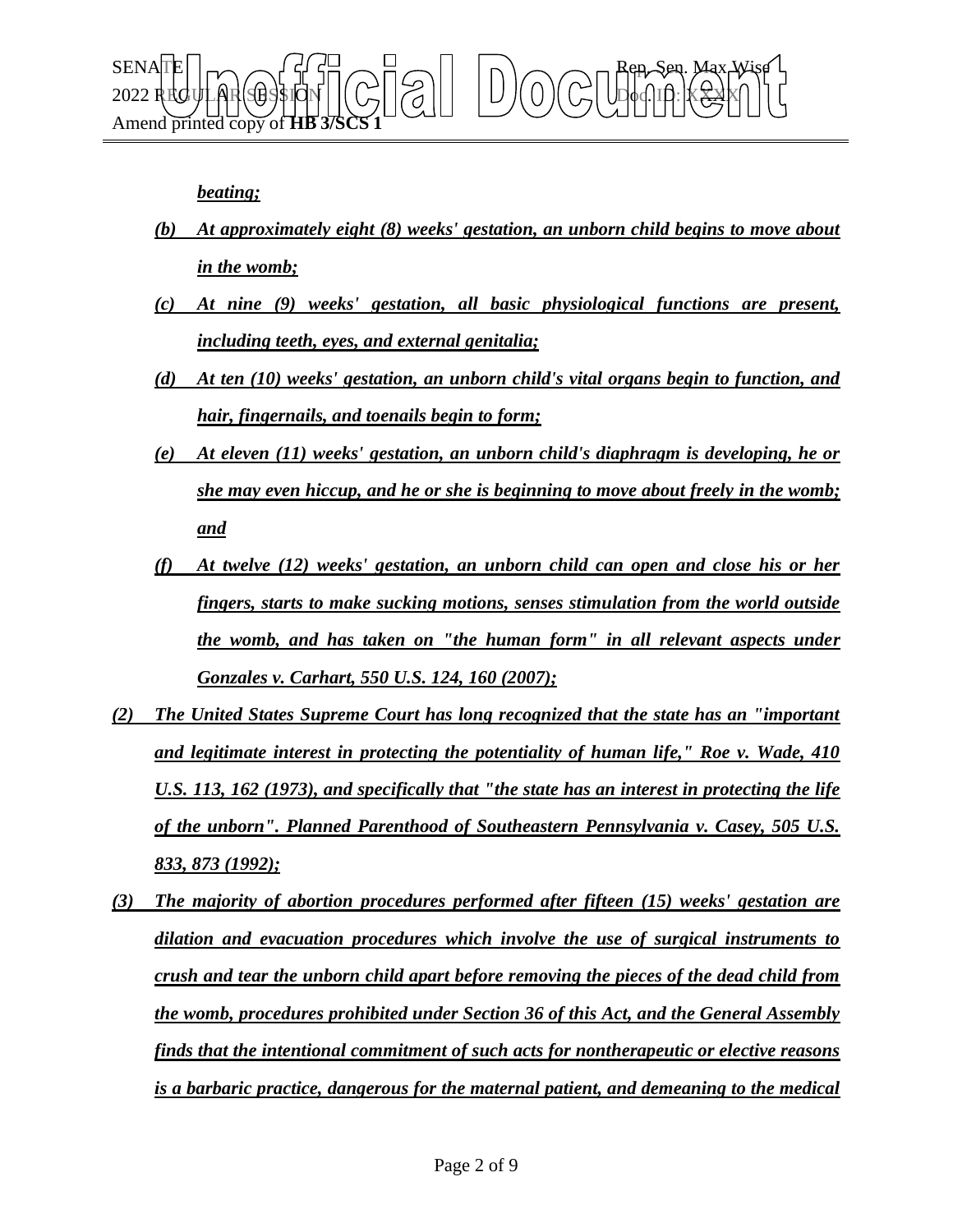

*profession;*

- *(4) Abortion carries significant physical and psychological risks to the maternal patient, and these physical and psychological risks increase with gestational age;*
- *(5) As the second trimester progresses, in the vast majority of uncomplicated pregnancies, the maternal health risks of undergoing an abortion are greater than the risks of carrying a pregnancy to term;*
- *(6) Seventy-five percent (75%) of all the nations in the world do not permit abortion after twelve (12) weeks' gestation except, in most instances, to save the life and preserve the physical health of the mother; and*
- *(7) The Commonwealth of Kentucky has legitimate interests from the outset of the pregnancy in protecting both the health of the woman and the life of an unborn human individual who may be born.*

Section 33. KRS 311.781 is amended to read as follows:

As used in KRS 311.781 to 311.786:

- (1) "Fertilization" means the fusion of a human spermatozoon with a human ovum;
- (2) *"Gestational age" has the same meaning as in KRS 311.7701;*
- *(3)* "Medical emergency" means a condition that in the physician's reasonable medical judgment, based upon the facts known to the physician at that time, so complicates the woman's pregnancy as to necessitate the immediate performance or inducement of an abortion in order to prevent the death of the pregnant woman or to avoid a serious risk of the substantial and irreversible impairment of a major bodily function of the pregnant woman that delay in the performance or inducement of the abortion would create;
- *(4)*[(3)] "Pain-capable unborn child" means an unborn child of a probable *gestational*[postfertilization] age of *fifteen (15)*[twenty (20)] weeks or more;
- *(5)*[(4)] "Physician" has the same meaning as in KRS 311.720;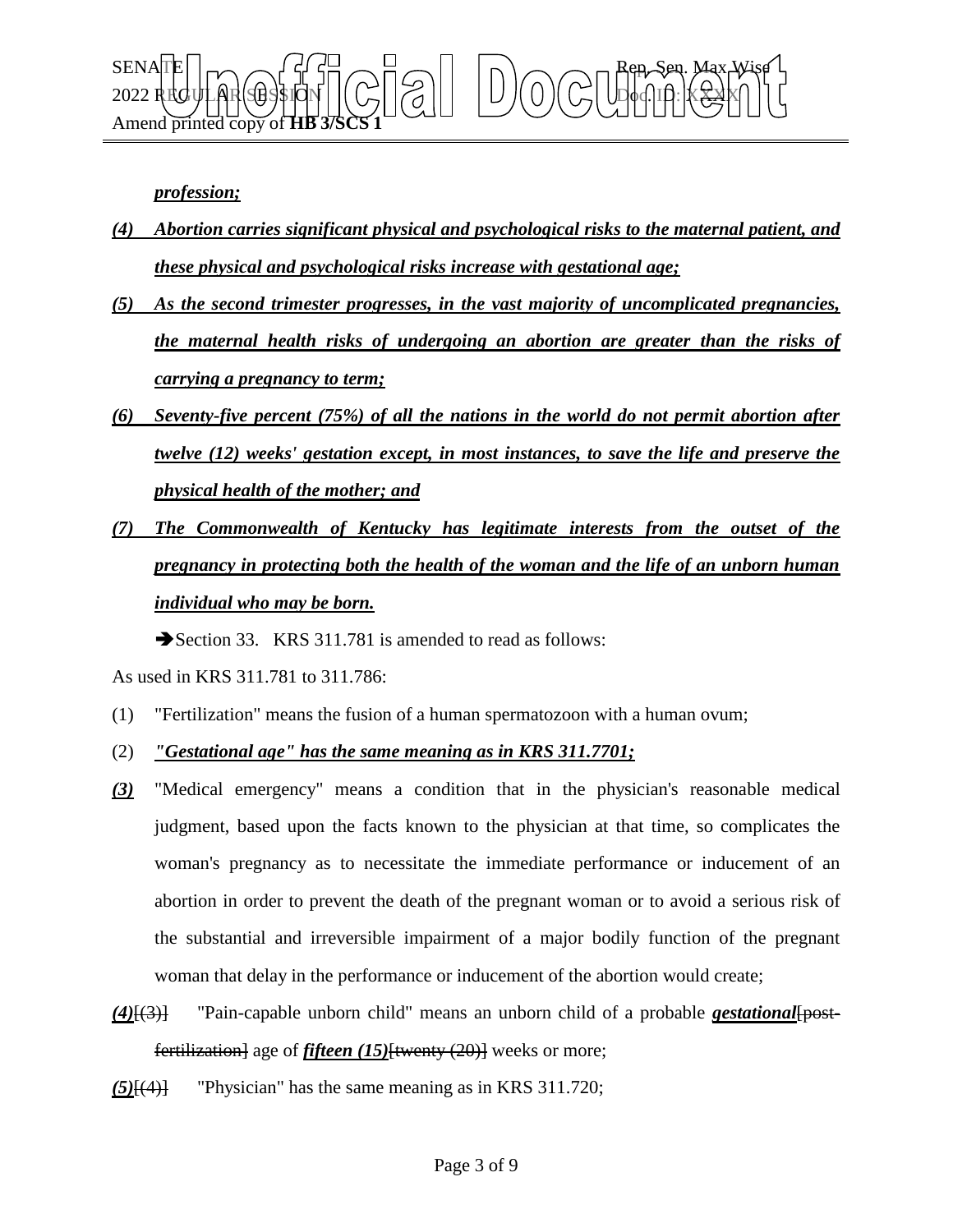## SENATE Rep. Sen. Max Wise 2022 REGULAR SESSION Doc. ID: XXXX Amend printed copy of **HB** 378

## *(6) "Probable gestational age" has the same meaning as in KRS 311.720;*

- [(5) "Post-fertilization age" means the age of the unborn child as calculated from the fusion of a human spermatozoon with a human ovum;
- (6) "Probable post-fertilization age" means, in reasonable medical judgment and with reasonable probability, the age of the unborn child, as calculated from fertilization, at the time the abortion is performed or induced or attempted to be performed or induced;  $\}$
- (7) "Reasonable medical judgment" means a medical judgment that would be made by a reasonably prudent physician, knowledgeable about the case and the treatment possibilities with respect to the medical conditions involved;
- (8) "Serious risk of the substantial and irreversible impairment of a major bodily function" means any medically diagnosed condition that so complicates the pregnancy of the woman as to directly or indirectly cause the substantial and irreversible impairment of a major bodily function. A medically diagnosed condition that constitutes a "serious risk of the substantial and irreversible impairment of a major bodily function" includes pre-eclampsia, inevitable abortion, and premature rupture of the membranes, but does not include a condition related to the woman's mental health; and
- (9) "Unborn child" means an individual organism of the species homo sapiens from fertilization until live birth.

Section 34. KRS 311.782 is amended to read as follows:

- (1) No person shall intentionally perform or induce or intentionally attempt to perform or induce an abortion on a pregnant woman when the probable *gestational* [post-fertilization] age of the unborn child is *fifteen (15)*[twenty (20)] weeks or greater.
- (2) It shall be an affirmative defense to a charge under subsection (1) of this section that the abortion was intentionally performed or induced or intentionally attempted to be performed or induced by a physician and that the physician determined, in the physician's reasonable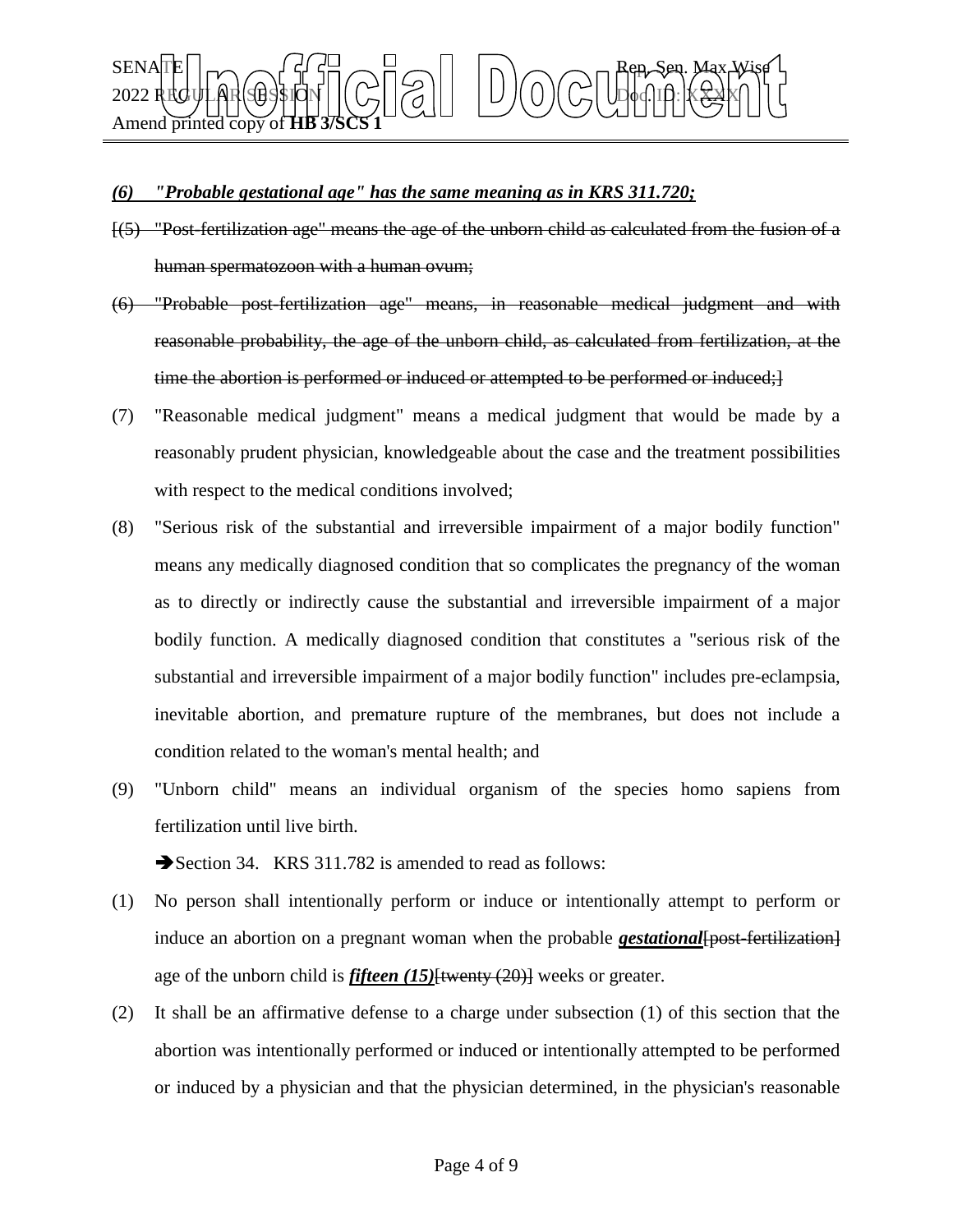

medical judgment, based on the facts known to the physician at that time, that either of the following applied:

- (a) The probable *gestational*[post-fertilization] age of the unborn child was less than *fifteen (15)*<del>[twenty (20)]</del> weeks; or
- (b) The abortion was necessary to prevent the death of the pregnant woman or to avoid a serious risk of the substantial and irreversible impairment of a major bodily function of the pregnant woman. No abortion shall be necessary if it is based on a claim or diagnosis that the pregnant woman will engage in conduct that would result in her death or in substantial and irreversible impairment of a major bodily function or if it is based on any reason related to her mental health.
- (3) (a) Except when a medical emergency exists that prevents compliance with KRS 311.783, the affirmative defense set forth in subsection (2)(a) of this section does not apply unless the physician who intentionally performs or induces or intentionally attempts to perform or induce the abortion makes a determination of the probable *gestational* [post-fertilization] age of the unborn child as required by KRS 311.783(1) or relied upon such a determination made by another physician and certifies in writing, based on the results of the tests performed, that in the physician's reasonable medical judgment the unborn child's probable *gestational*[post-fertilization] age is less than *fifteen (15)*[twenty (20)] weeks.
	- (b) Except when a medical emergency exists that prevents compliance with one (1) or more of the following conditions, the affirmative defense set forth in subsection (2)(b) of this section does not apply unless the physician who intentionally performs or induces or intentionally attempts to perform or induce the abortion complies with all of the following conditions:
		- 1. The physician who intentionally performs or induces or intentionally attempts to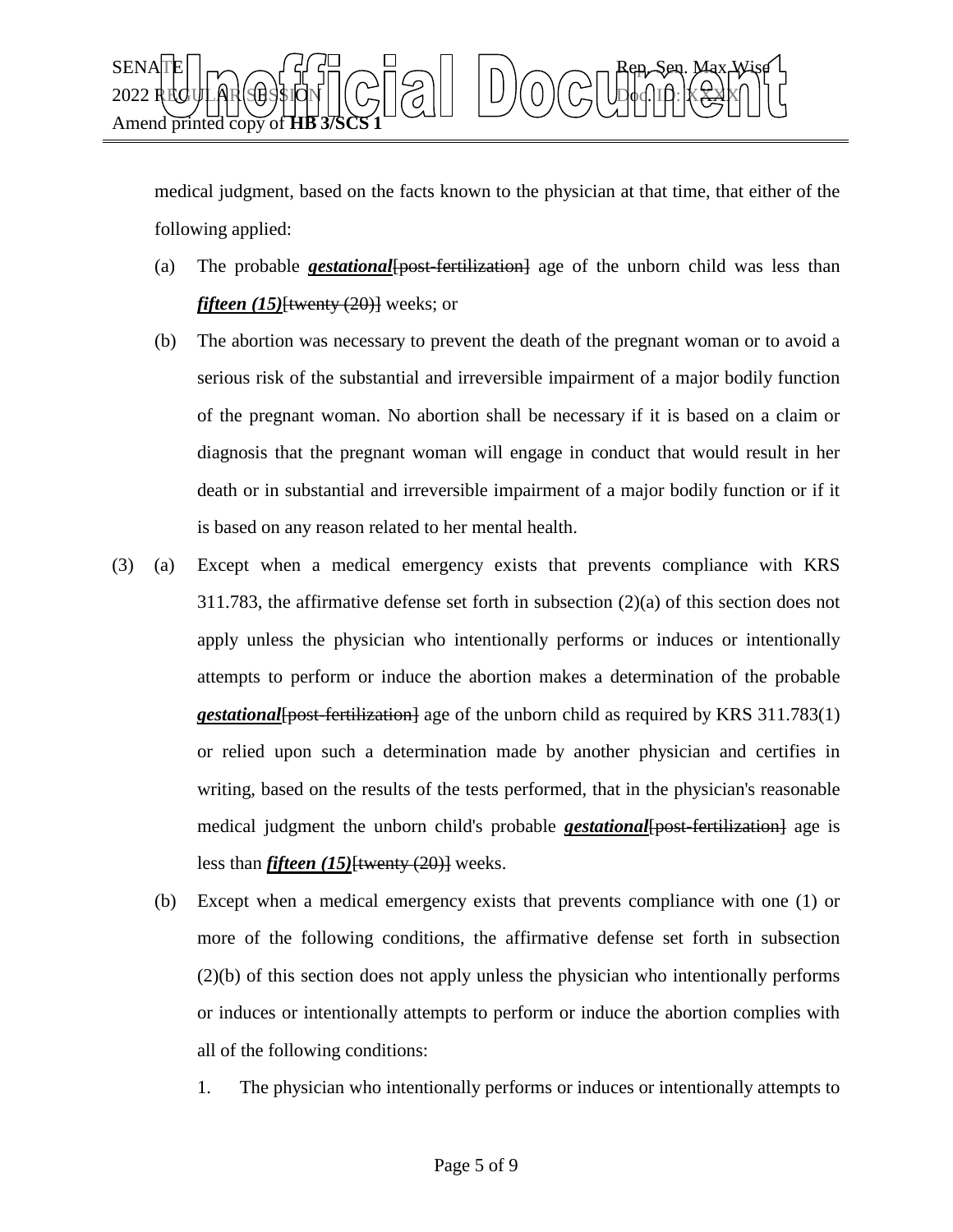

perform or induce the abortion certifies in writing that, in the physician's reasonable medical judgment, based on the facts known to the physician at that time, the abortion is necessary to prevent the death of the pregnant woman or to avoid a serious risk of the substantial and irreversible impairment of a major bodily function of the pregnant woman;

- 2. A different physician not professionally related to the physician described in subparagraph 1. of this paragraph certifies in writing that, in that different physician's reasonable medical judgment, based on the facts known to that different physician at that time, the abortion is necessary to prevent the death of the pregnant woman or to avoid a serious risk of the substantial and irreversible impairment of a major bodily function of the pregnant woman;
- 3. The physician intentionally performs or induces or intentionally attempts to perform or induce the abortion in a hospital or other health care facility that has appropriate neonatal services for premature infants;
- 4. The physician who intentionally performs or induces or intentionally attempts to perform or induce the abortion terminates or attempts to terminate the pregnancy in the manner that provides the best opportunity for the unborn child to survive, unless that physician determines, in the physician's reasonable medical judgment, based on the facts known to the physician at that time, that the termination of the pregnancy in that manner poses a greater risk of death of the pregnant woman or a greater risk of the substantial and irreversible impairment of a major bodily function of the pregnant woman than would other available methods of abortion;
- 5. The physician certifies in writing the available method or techniques considered and the reasons for choosing the method or technique employed; and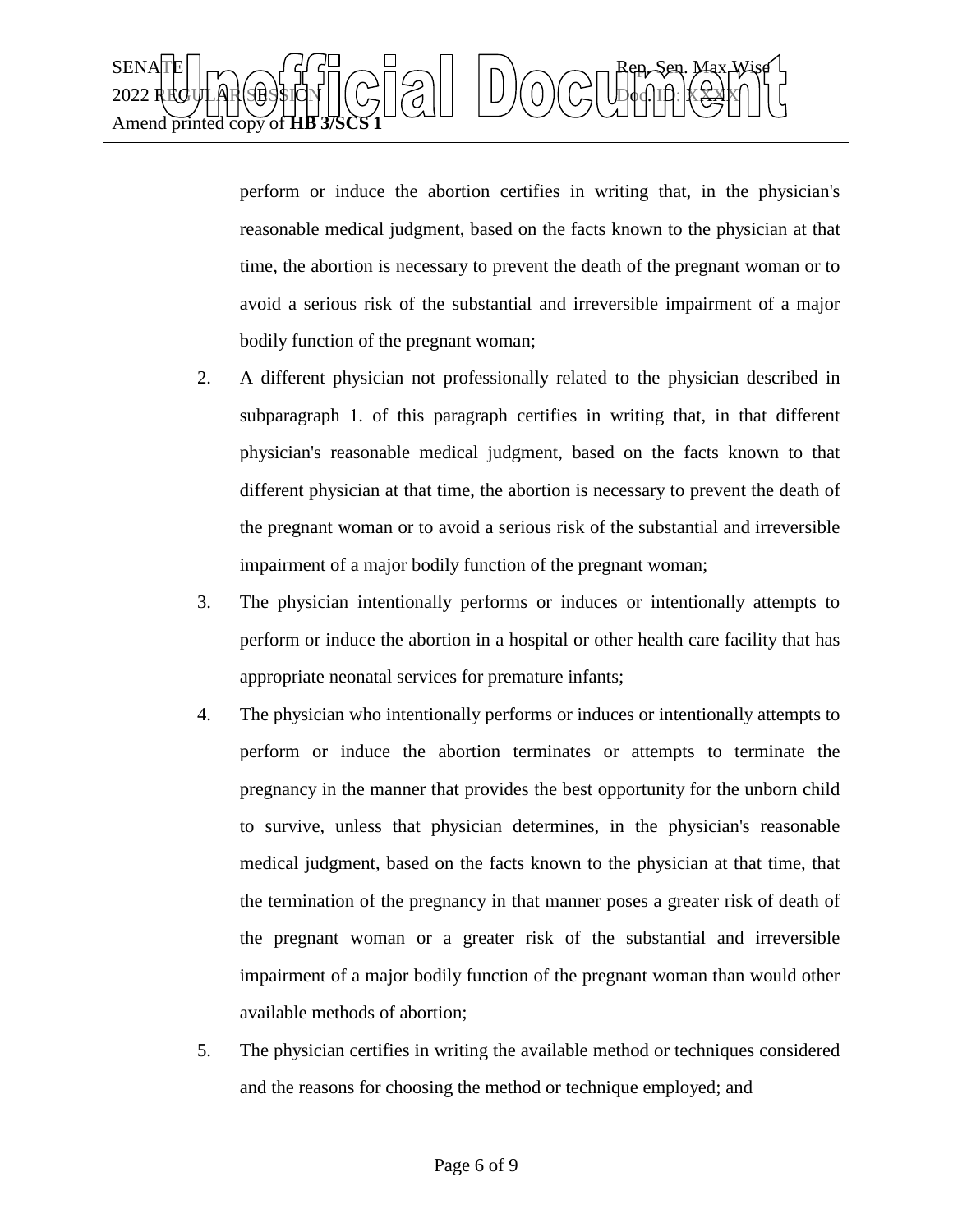

- 6. The physician who intentionally performs or induces or intentionally attempts to perform or induce the abortion has arranged for the attendance in the same room in which the abortion is to be performed or induced or attempted to be performed or induced at least one (1) other physician who is to take control of, provide immediate medical care for, and take all reasonable steps necessary to preserve the life and health of the unborn child immediately upon the child's complete expulsion or extraction from the pregnant woman.
- (4) The state Board of Medical Licensure shall revoke a physician's license to practice medicine in this state if the physician violates or fails to comply with this section.
- (5) Any physician who intentionally performs or induces or intentionally attempts to perform or induce an abortion on a pregnant woman with actual knowledge that neither of the affirmative defenses set forth in subsection (2) of this section applies, or with a heedless indifference as to whether either affirmative defense applies, is liable in a civil action for compensatory and punitive damages and reasonable attorney's fees to any person, or the representative of the estate of any person including but not limited to an unborn child, who sustains injury, death, or loss to person or property as the result of the performance or inducement or the attempted performance or inducement of the abortion. In any action under this subsection, the court also may award any injunctive or other equitable relief that the court considers appropriate.
- (6) A pregnant woman on whom an abortion is intentionally performed or induced or intentionally attempted to be performed or induced in violation of subsection (1) of this section is not guilty of violating subsection (1) of this section or of attempting to commit, conspiring to commit, or complicity in committing a violation of subsection (1) of this section.

SECTION 35. A NEW SECTION OF KRS 311.781 TO 311.786 IS CREATED TO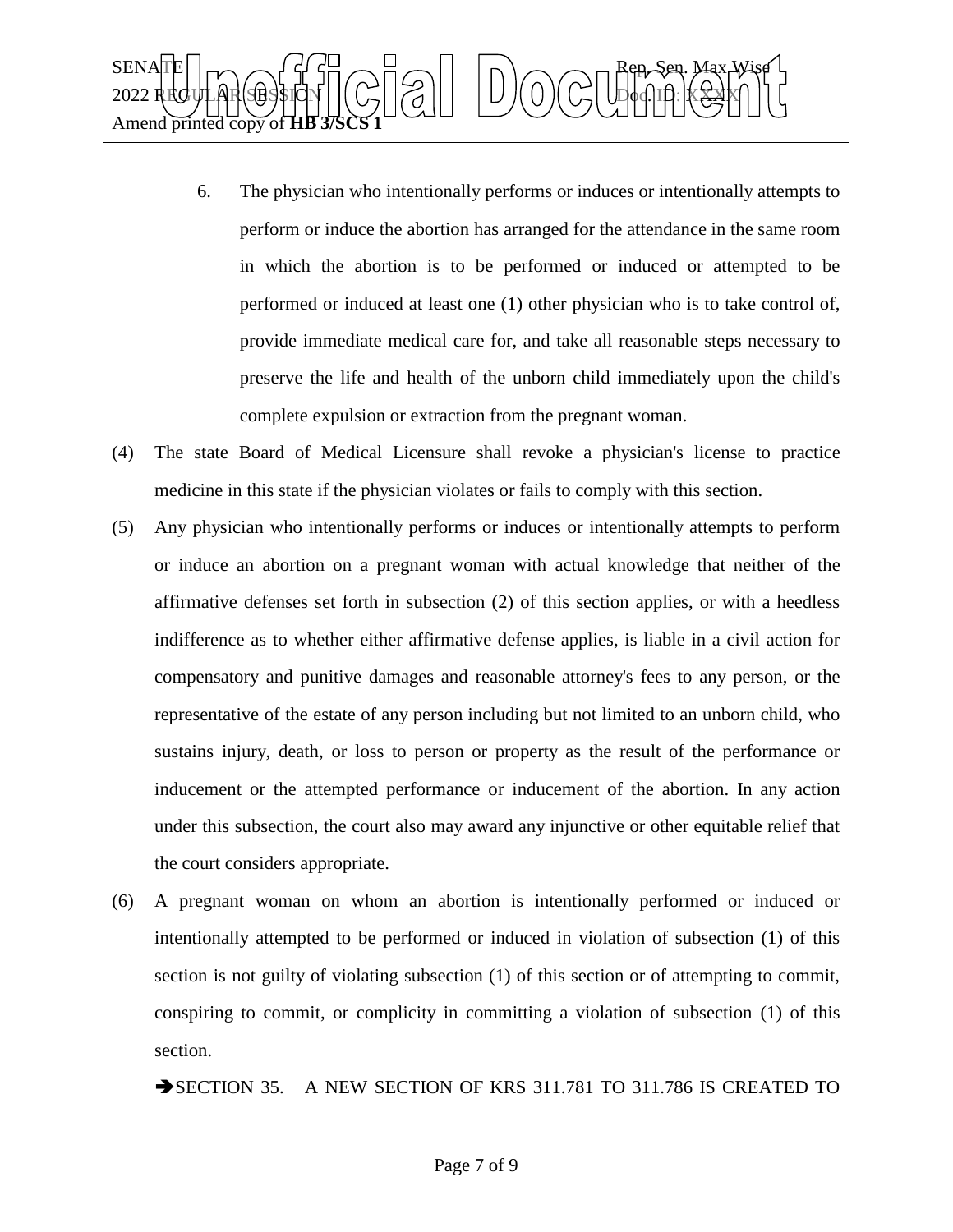

## READ AS FOLLOWS:

*The Attorney General shall have authority to bring an action in law or equity to enforce any provisions of KRS 311.781 to 311.786 on behalf of the Commonwealth of Kentucky. The state Board of Medical Licensure shall also have authority to bring an action on its own behalf.*

Section 36. KRS 311.787 is amended to read as follows:

- (1) As used in this section:
	- (a) "Bodily dismemberment, crushing, or human vivisection" means a procedure in which a person, with the purpose of causing the death of an unborn child, dismembers the living unborn child and extracts portions, pieces, or limbs of the unborn child from the uterus through the use of clamps, grasping forceps, tongs, scissors, or a similar instrument that, through the convergence of two (2) rigid levers, slices, crushes, or grasps, or performs any combination of those actions on, any portion, piece, or limb of the unborn child's body to cut or separate the portion, piece, or limb from the body. The term includes a procedure that is used to cause the death of an unborn child and in which suction is subsequently used to extract portions, pieces, or limbs of the unborn child after the unborn child's death;
	- (b) "Medical emergency" has the same meaning as in KRS 311.720;
	- (c) "Probable *gestational*[post-fertilization] age" has the same meaning as in KRS *311.720*[311.781]; and
	- (d) "Unborn child" has the same meaning as in KRS 311.781.
- (2) No person shall intentionally perform or induce or attempt to perform or induce an abortion on a pregnant woman:
	- (a) That will result in the bodily dismemberment, crushing, or human vivisection of the unborn child; and
	- (b) When the probable *gestational*[post-fertilization] age of the unborn child is eleven